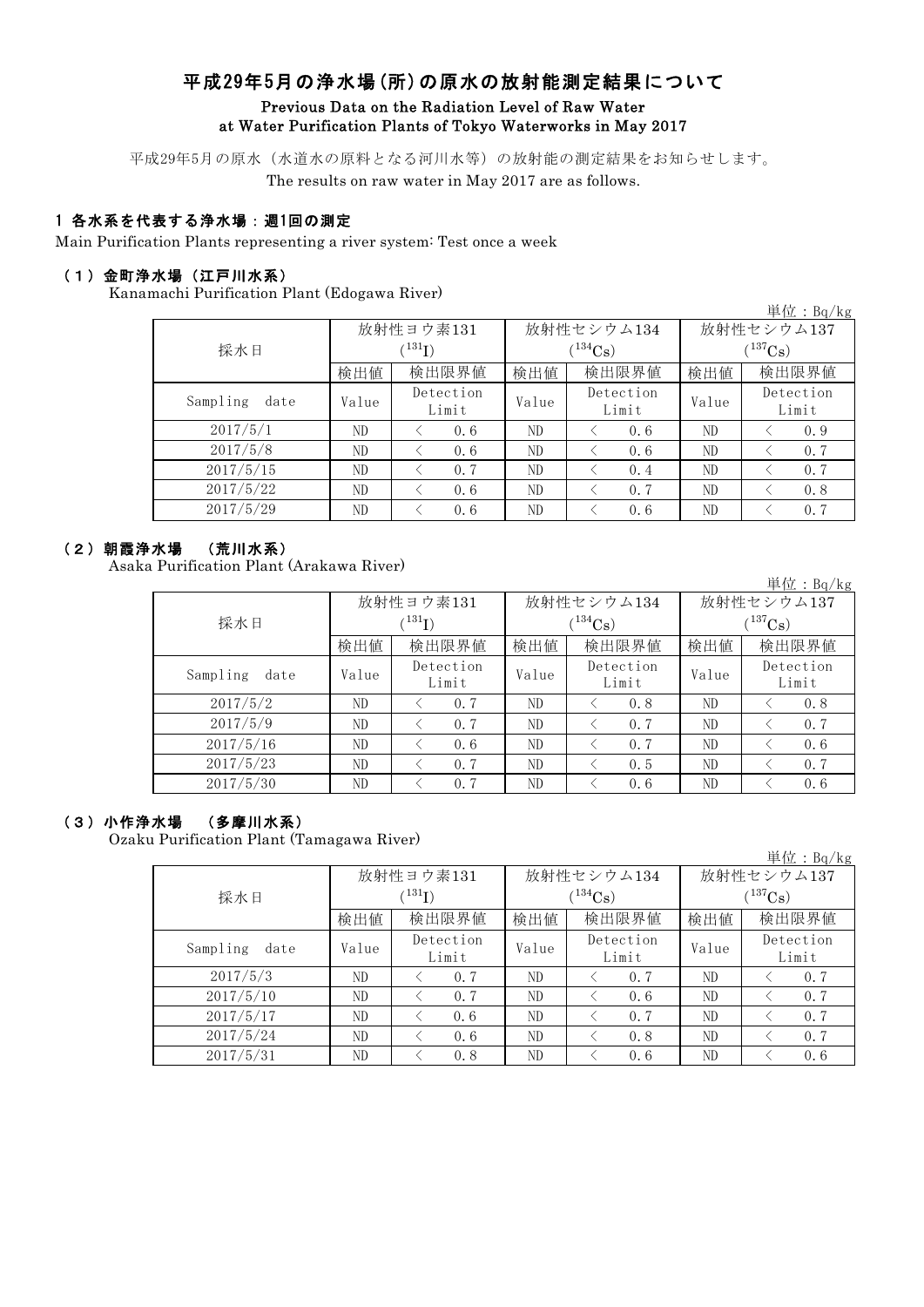### (4)東村山浄水場 (多摩川・荒川水系)

Higashi-murayama Purification Plant (Tamagawa・Arakawa River)

|                  |       |                    |            |                    |            | 単位: $Bq/kg$        |  |  |
|------------------|-------|--------------------|------------|--------------------|------------|--------------------|--|--|
|                  |       | 放射性ヨウ素131          |            | 放射性セシウム134         | 放射性セシウム137 |                    |  |  |
| 採水日              |       | (131)              | $(134)$ Cs |                    |            | $(^{137}Cs)$       |  |  |
|                  | 検出値   | 検出限界値              | 検出値        | 検出限界値              | 検出値        | 検出限界値              |  |  |
| Sampling<br>date | Value | Detection<br>Limit | Value      | Detection<br>Limit | Value      | Detection<br>Limit |  |  |
| 2017/5/4         | ND.   | 0.7                | ND         | 0.7                | ND         | 0.9                |  |  |
| 2017/5/11        | ND    | 0.7                | ND         | 0.7                | ND         | 0.8                |  |  |
| 2017/5/18        | ND    | 0.6                | ND         | 0.6                | ND         | 0.7                |  |  |
| 2017/5/25        | ND    | 0.6                | ND         | 0.6                | ND         | 0.7                |  |  |

#### (5)長沢浄水場 (相模川水系)

Nagasawa Purification Plant (Sagamigawa River)

|                  |       |                    |       |                    |              | 単位: $Bq/kg$        |  |
|------------------|-------|--------------------|-------|--------------------|--------------|--------------------|--|
|                  |       | 放射性ヨウ素131          |       | 放射性セシウム134         | 放射性セシウム137   |                    |  |
| 採水日              |       | $(^{131}I)$        |       | $(^{134}Cs)$       | $(^{137}Cs)$ |                    |  |
|                  | 検出値   | 検出限界値              | 検出値   | 検出限界値              | 検出値          | 検出限界値              |  |
| Sampling<br>date | Value | Detection<br>Limit | Value | Detection<br>Limit | Value        | Detection<br>Limit |  |
| 2017/5/5         | ND    | 0.7                | ND    | 0.7                | ND           | 0.7                |  |
| 2017/5/12        | ND.   | 0.7                | ND    | 0.7                | ND           | 0.6                |  |
| 2017/5/19        | ND.   | 0.7                | ND    | 0.8                | ND           | 0.7                |  |
| 2017/5/26        | ND    | 0.7                | ND    | 0.6                | ND           | 0.6                |  |

### 2 その他の主要浄水場:概ね月1回の測定

Other Main Purification Plants: Test mostly once a month

|                     |                            |                  |       |                    |       |              |           |                    |              |           | 早1. 나 : bq/kg      |
|---------------------|----------------------------|------------------|-------|--------------------|-------|--------------|-----------|--------------------|--------------|-----------|--------------------|
|                     |                            |                  |       | 放射性ヨウ素131          |       |              |           | 放射性セシウム134         |              |           | 放射性セシウム137         |
| 浄水所                 | 水源                         | 採水日              |       | $(^{131}I)$        |       | $(^{134}Cs)$ |           |                    | $(^{137}Cs)$ |           |                    |
|                     |                            |                  | 検出値   |                    | 検出限界値 | 検出値          | 検出限界値     |                    | 検出値          |           | 検出限界値              |
| Monitoring<br>point | Water<br>resource          | Sampling<br>date | Value | Detection<br>Limit |       | Value        |           | Detection<br>Limit | Value        |           | Detection<br>Limit |
| 三郷<br>Misato        | 江戸川水系<br>Edogawa<br>River  | 2017/5/10        | ND.   | $\langle$          | 0.6   | ND           | $\langle$ | 0.6                | ND.          | $\langle$ | 0.6                |
| 三園<br>Misono        | 荒川水系<br>Arakawa<br>River   | 2017/5/10        | ND.   | $\langle$          | 0.6   | ND           | $\langle$ | 0.7                | ND           | $\langle$ | 0.6                |
| 境<br>Sakai          | 多摩川水系<br>Tamagawa<br>River | 2017/5/10        | ND.   | $\langle$          | 0, 7  | ND           | $\langle$ | 0.6                | ND           | $\langle$ | 0.5                |
| 砧<br>Kinuta         | 多摩川水系<br>Tamagawa<br>River | 2017/5/10        | ND.   | $\langle$          | 0.8   | ND           | $\langle$ | 0.7                | ND.          | $\langle$ | 0.9                |
| 砧下<br>Kinutashimo   | 多摩川水系<br>Tamagawa<br>River | 2017/5/10        | ND    | $\langle$          | 0.7   | ND           | $\langle$ | 0.7                | ND.          | $\langle$ | 0.8                |

単位:Bq/kg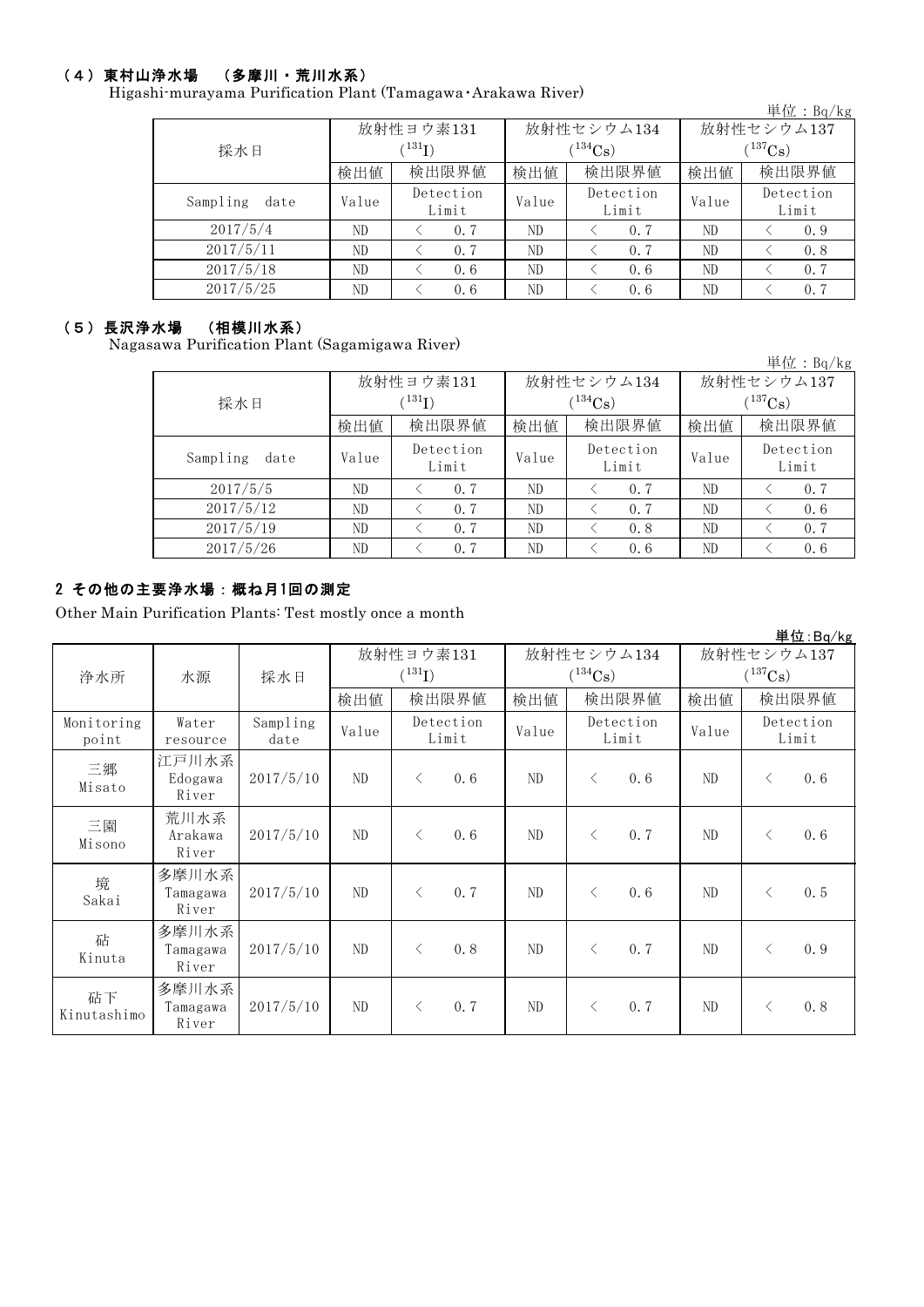## 3 多摩地区等の表流水・伏流水・浅井戸を水源とする浄水所:概ね月1回の測定

Water purification plants using surface water, subsoil water, or shallow well water in Tama Area: Test mostly once a month

|                  |                  |             |                    |       |                             |           |       |                    |           | 単位: Bq/kg |
|------------------|------------------|-------------|--------------------|-------|-----------------------------|-----------|-------|--------------------|-----------|-----------|
|                  |                  | 放射性ヨウ素131   |                    |       | 放射性セシウム134                  |           |       | 放射性セシウム137         |           |           |
| 浄水所              | 採水日              | $(^{131}I)$ |                    |       | $(^{134}Cs)$                |           |       | $(^{137}Cs)$       |           |           |
|                  |                  | 検出値         |                    | 検出限界値 | 検出値                         |           | 検出限界値 | 検出値                |           | 検出限界値     |
| Monitoring point | Sampling<br>date | Value       | Detection<br>Limit |       | Detection<br>Value<br>Limit |           | Value | Detection<br>Limit |           |           |
| 戸倉<br>Tokura     | 2017/5/8         | ND          | $\langle$          | 0.8   | ND                          | $\langle$ | 0.6   | ND                 | $\langle$ | 0.8       |
| 乙津<br>Ottsu      | 2017/5/8         | ND          | $\langle$          | 0.9   | ND                          | $\langle$ | 0.7   | ND                 | $\langle$ | 0.6       |
| 深沢<br>Fukasawa   | 2017/5/8         | ND          | $\langle$          | 0.8   | ND                          | $\langle$ | 0.8   | ND                 | $\langle$ | 0.6       |
| 小河内<br>Ogouchi   | 2017/5/22        | $\rm ND$    | $\langle$          | 0.6   | ND                          | $\langle$ | 0.8   | ND                 | $\langle$ | 0.7       |
| ひむら<br>Himura    | 2017/5/22        | ND          | $\langle$          | 0.6   | ND                          | $\langle$ | 0.7   | ND                 | $\langle$ | 0.7       |
| 日原<br>Nippara    | 2017/5/23        | ND          | $\lt$              | 0.7   | ND                          | $\lt$     | 0.7   | $\rm ND$           | $\langle$ | 0.7       |
| 氷川<br>Hikawa     | 2017/5/23        | ND          | $\langle$          | 0.7   | ND                          | $\lt$     | 0.6   | ND                 | $\langle$ | 0.7       |
| 棚沢<br>Tanasawa   | 2017/5/24        | ND          | $\langle$          | 0.6   | ND                          | $\lt$     | 0.7   | ND                 | $\langle$ | 0.7       |
| 大丹波<br>Otaba     | 2017/5/24        | ND          | $\langle$          | 0.7   | N <sub>D</sub>              | $\langle$ | 0.7   | ND                 | $\lt$     | 0.6       |

#### <表流水を水源とする浄水所> <surface water>

## <伏流水を水源とする浄水所> <subsoil water>

|                       |                  |              |                    |                             |                  |                       | 単位: $Bq/kg$        |  |
|-----------------------|------------------|--------------|--------------------|-----------------------------|------------------|-----------------------|--------------------|--|
|                       |                  |              | 放射性ヨウ素131          |                             | 放射性セシウム134       |                       | 放射性セシウム137         |  |
| 浄水所                   | 採水日              |              | $(^{131}I)$        |                             | $(^{134}Cs)$     | $(^{137}\mathrm{Cs})$ |                    |  |
|                       |                  | 検出限界値<br>検出値 |                    | 検出限界値<br>検出値                |                  | 検出値                   | 検出限界値              |  |
| Monitoring point      | Sampling<br>date | Value        | Detection<br>Limit | Detection<br>Value<br>Limit |                  | Value                 | Detection<br>Limit |  |
| 日向和田<br>Hinatawada    | 2017/5/10        | ND           | 0.7<br>$\langle$   | ND                          | 0.7<br>$\langle$ | ND                    | 0.8<br>$\lt$       |  |
| 成木<br>Nariki          | 2017/5/10        | ND           | $\langle$<br>0.7   | ND                          | $\langle$<br>0.6 | ND                    | 0.7<br>$\langle$   |  |
| 高月<br>Takatsuki       | 2017/5/15        | ND           | $\langle$<br>0.7   | ND                          | $\lt$<br>0.6     | ND                    | 0.7<br>$\lt$       |  |
| 千ヶ瀬第二<br>Chigasedaini | 2017/5/16        | ND           | $\langle$<br>0.7   | ND                          | $\lt$<br>0.6     | ND                    | $\langle$<br>0, 8  |  |
| 御岳山<br>Mitakesann     | 2017/5/16        | ND           | $\langle$<br>0.8   | ND                          | $\langle$<br>0.6 | ND                    | 0.6<br>$\lt$       |  |
| 二俣尾<br>Futamatao      | 2017/5/29        | ND           | 0.8<br>$\langle$   | ND                          | $\lt$<br>0.5     | ND                    | 0.7<br>$\langle$   |  |
| 沢井第一<br>Sawaidaiichi  | 2017/5/29        | ND           | 0.7<br>$\langle$   | ND                          | 0.6<br>$\langle$ | ND                    | 0.6<br>$\lt$       |  |